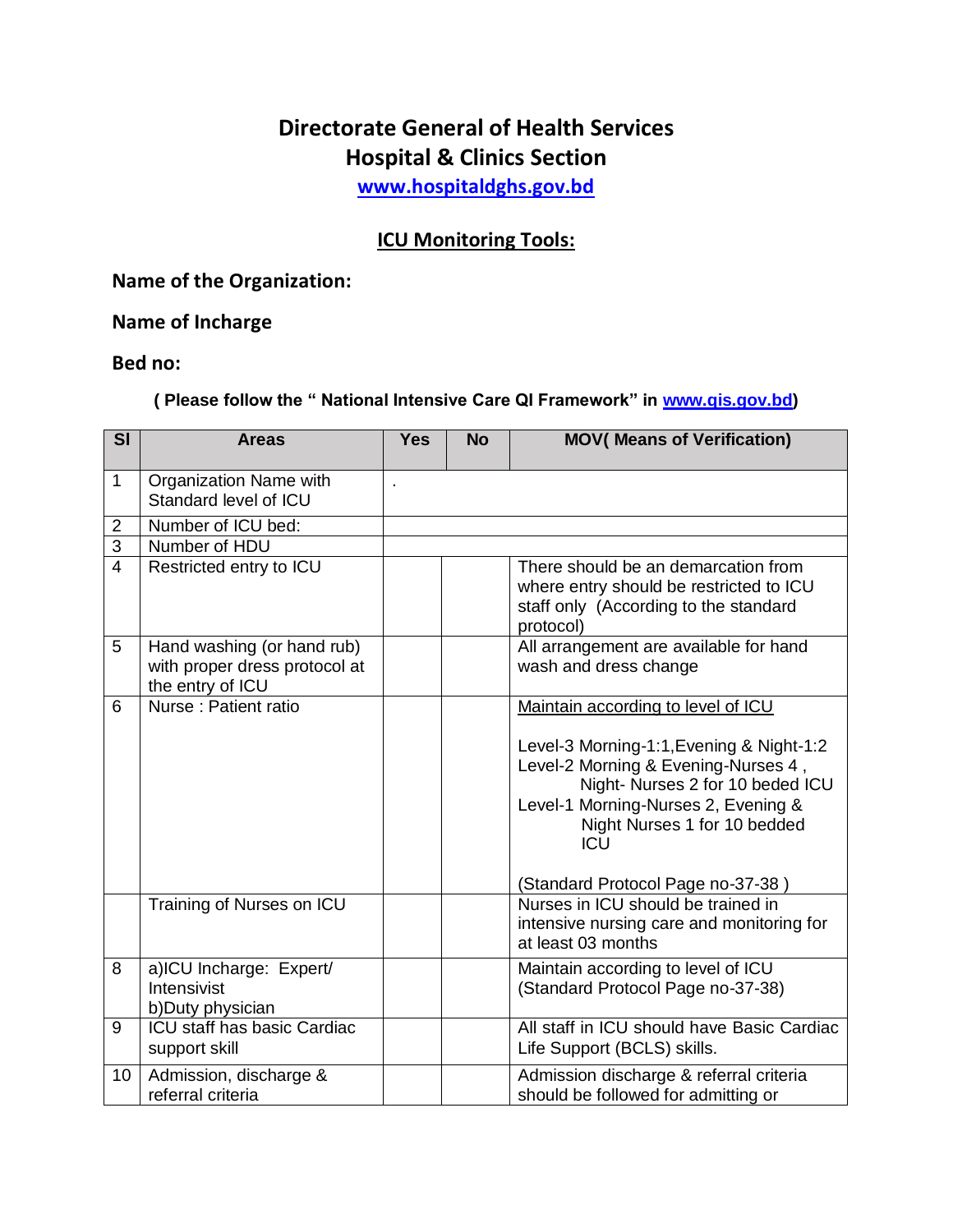|    |                                                                                    |  |  | discharging a patient from ICU. ICU in-<br>charge and consultants of hospital must<br>be aware of the criteria.                              |  |  |
|----|------------------------------------------------------------------------------------|--|--|----------------------------------------------------------------------------------------------------------------------------------------------|--|--|
| 11 | Necessary life-saving and<br>monitoring equipment<br>according to the level of ICU |  |  | Necessary life-saving and monitoring<br>equipment must be available in according<br>to the level of ICU (Standard Protocol<br>Page no-29-36) |  |  |
| 12 | Regular calibration of ICU<br>equipment(process)                                   |  |  | To observe maintenance register                                                                                                              |  |  |
| 13 | ICU Infection control practice                                                     |  |  | Maintenance of Infection Register                                                                                                            |  |  |
| 14 | <b>ICU has SOP</b>                                                                 |  |  | Standard Operating Procedure must be in<br>place                                                                                             |  |  |
| 15 | ICU specific HAI rates (VAP,<br>CA-UTI, CA-BSI, SSI), bed<br>sore                  |  |  | Maintenance of Register                                                                                                                      |  |  |
| 16 | Standardized mortality rate                                                        |  |  | <b>Clinical Audit</b>                                                                                                                        |  |  |
| 17 | Critical incidence recording                                                       |  |  | Maintenance of Register                                                                                                                      |  |  |
| 18 | Average length of stay                                                             |  |  | Maintenance of Register                                                                                                                      |  |  |
| 19 | Compliance percentage to<br>admission-discharge criteria                           |  |  | Maintenance of Register                                                                                                                      |  |  |
| 20 | ICU re-admission rate                                                              |  |  | Maintenance of Register                                                                                                                      |  |  |
| 21 | Re-intubation rate                                                                 |  |  | Maintenance of Register                                                                                                                      |  |  |
| 22 | Patient update system to<br>attendance                                             |  |  | Maintenance of Register.                                                                                                                     |  |  |
| 24 | Frequency of patient update                                                        |  |  | 8 hourly patient update system                                                                                                               |  |  |
| 25 | <b>ICU Equipment</b>                                                               |  |  | According to the level of ICU (Standard<br>Protocol Page no-29-36)                                                                           |  |  |

Reference : National ICU QI Framework ( [www.qis.gov.bd\)](http://www.qis.gov.bd/)

.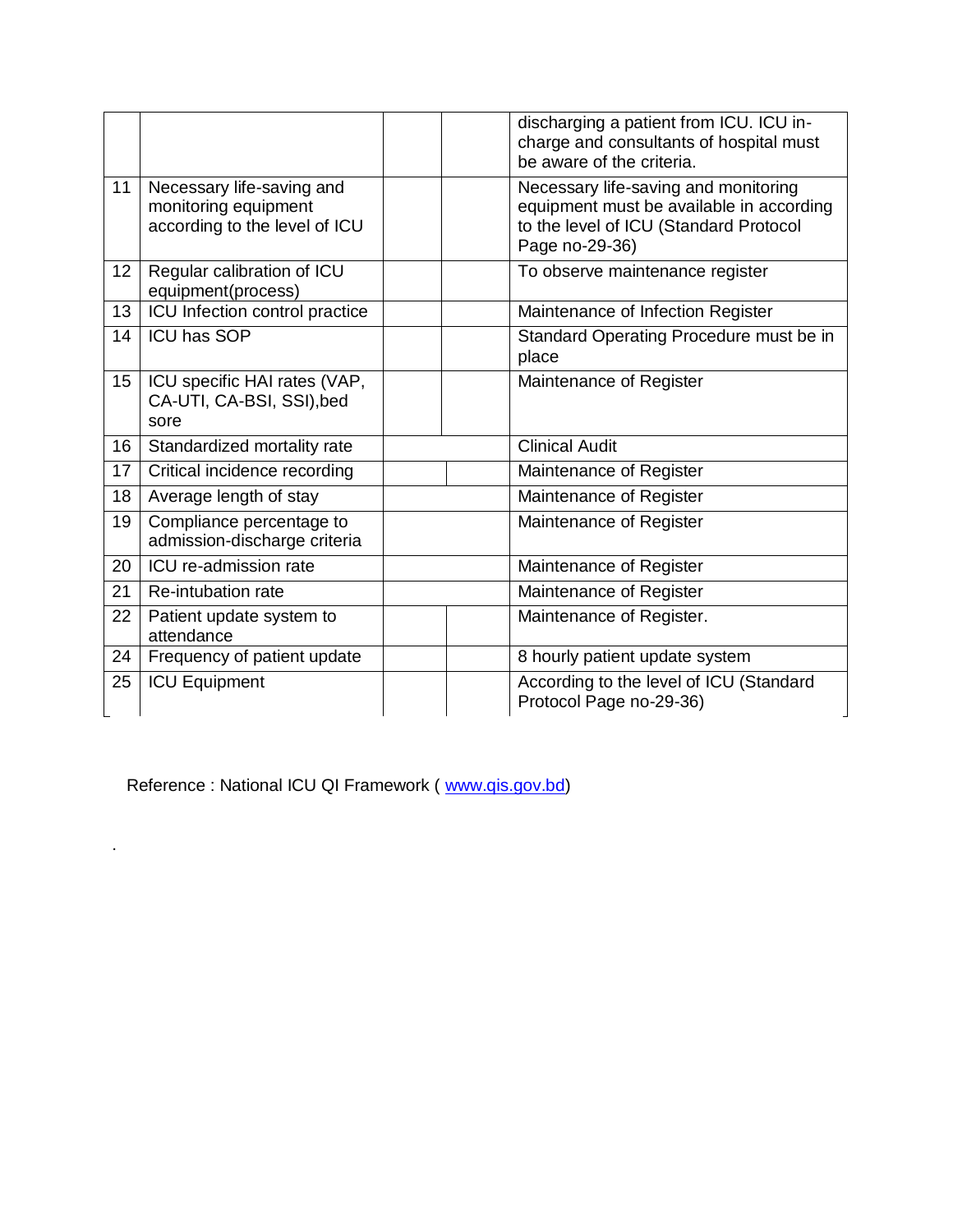## **Annex 01**

| Information on equipment (number):                            | Yes | No | remarks |
|---------------------------------------------------------------|-----|----|---------|
| 1. ICU Bed with Pneumatic mattress:                           |     |    |         |
| 2. Ventilator with compressed air /media air plant / Manifold |     |    |         |
| 3. Patient monitor:                                           |     |    |         |
| 4. Central Suction System:                                    |     |    |         |
| 5. Sucker Machine:                                            |     |    |         |
| 6. ABG Machine (with strip):                                  |     |    |         |
| 7. Laryngoscope set.                                          |     |    |         |
| 8. Defibrillator:                                             |     |    |         |
| 9. Endotracheal tube:                                         |     |    |         |
| 10. Glucometer :                                              |     |    |         |
| 11. Infusion Pump:                                            |     |    |         |
| 12. Syringe pump                                              |     |    |         |
| 13. ECG Machine:                                              |     |    |         |
| 14. Invasive Blood Pressure Machine:                          |     |    |         |
| 15. Central Monitoring System.                                |     |    |         |
| 16. Head Board with outlet (Oxygen, Air, Suction              |     |    |         |
| & Electric Outlet):                                           |     |    |         |
| 17. Portable Oxygen Cylinder:                                 |     |    |         |
| 18.SLED machine                                               |     |    |         |
| 19. Reversible osmosis center for hemodialysis                |     |    |         |
| 20.CRRT Machine                                               |     |    |         |
| 21.ECMO Machine                                               |     |    |         |
| 22.PICCO monitor                                              |     |    |         |
| 23. high flow nasal cannula                                   |     |    |         |
| 24.chest drain tube                                           |     |    |         |
| 25.tracheostomy tube                                          |     |    |         |
| 26. Central venous catheter                                   |     |    |         |
| 27.dialysis catheter                                          |     |    |         |
| 28.portable bronchoscope                                      |     |    |         |
| 29.portable echo & ultrasound machine                         |     |    |         |
| 30. Portable X-ray Machine:                                   |     |    |         |